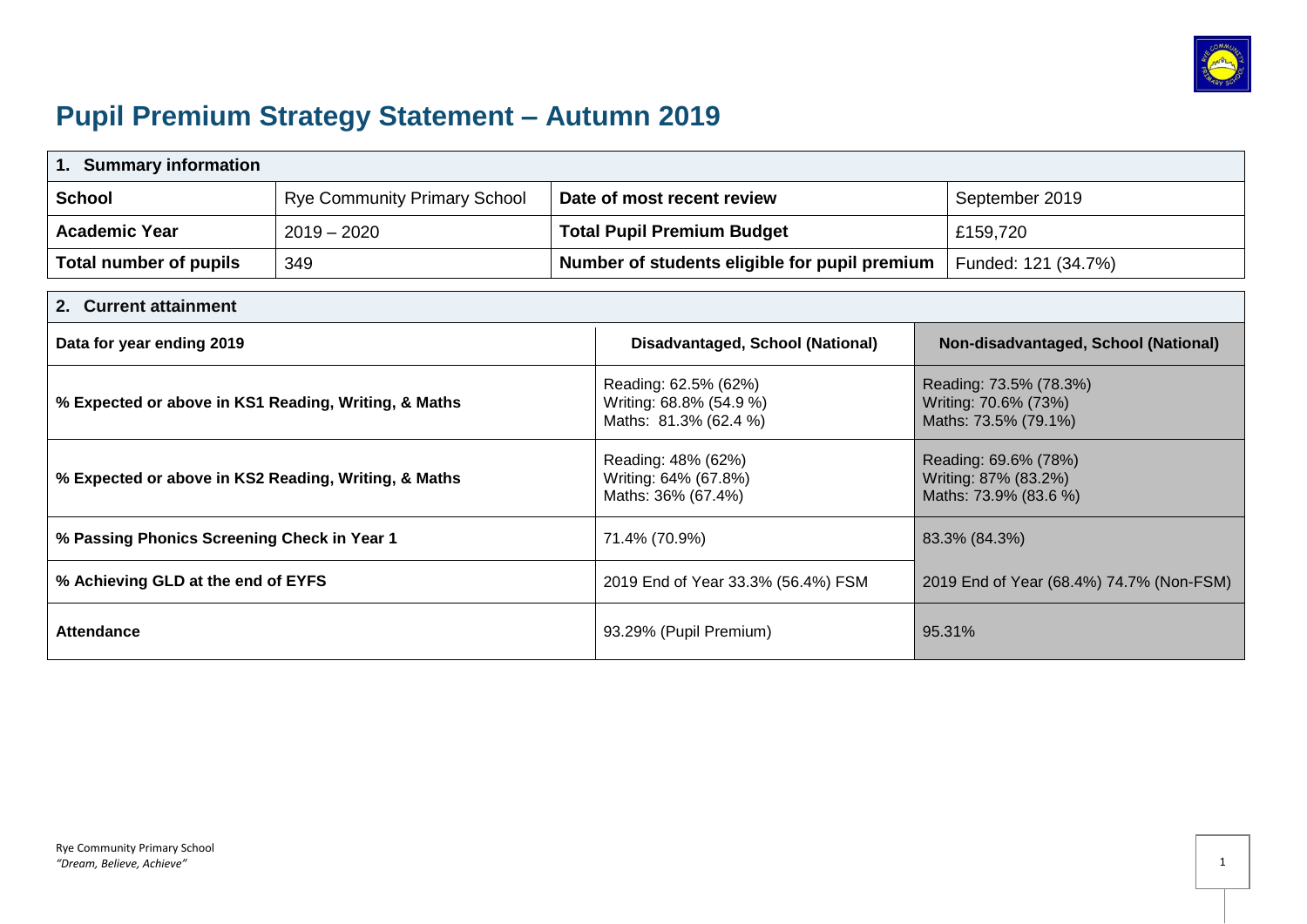

|    | 3. Barriers to future attainment (for disadvantaged pupils)     |  |  |  |
|----|-----------------------------------------------------------------|--|--|--|
|    | <b>Academic barriers</b>                                        |  |  |  |
| Α. | Prior attainment and progress in literacy, poor literacy skills |  |  |  |
| Β. | Prior attainment and progress in numeracy, poor numeracy skills |  |  |  |
|    | <b>Additional barriers</b>                                      |  |  |  |
| C. | Low expectations of self and low career aspirations             |  |  |  |
| D. | Low attendance rates for students and disadvantaged students    |  |  |  |
| Е. | Weak emotional resilience, challenging family circumstances     |  |  |  |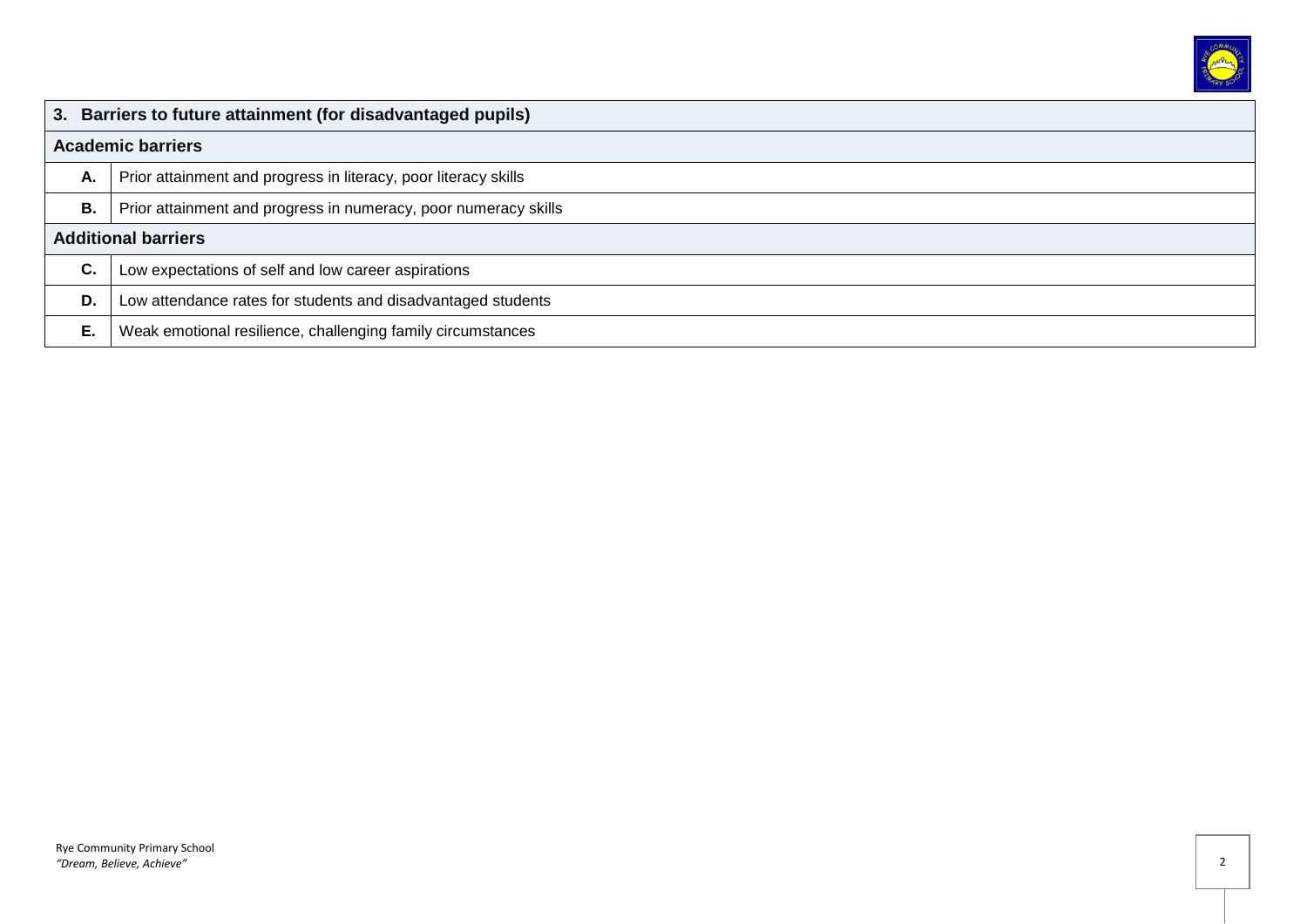

|    | 4. Intended outcomes                                                                                                                                                               | <b>Success criteria</b>                                                                                                                                                                                                                                                                                                                                                                                                                                                                                                                                                                                                                                                                                                                                                                                                                                                                                                                  |
|----|------------------------------------------------------------------------------------------------------------------------------------------------------------------------------------|------------------------------------------------------------------------------------------------------------------------------------------------------------------------------------------------------------------------------------------------------------------------------------------------------------------------------------------------------------------------------------------------------------------------------------------------------------------------------------------------------------------------------------------------------------------------------------------------------------------------------------------------------------------------------------------------------------------------------------------------------------------------------------------------------------------------------------------------------------------------------------------------------------------------------------------|
| Α. | Accelerated progress in<br>$\bullet$<br>Reading, Writing so that at<br>least 65% of disadvantaged<br>pupils meet age related<br>expectations.                                      | Pupil Progress meetings indicate pupils are on track to make more than 6 steps of progress within the year.<br>$\bullet$<br>In term assessments indicate a greater number of disadvantaged pupils are on track to be working at age related expectations.<br>$\bullet$<br>Interventions are planned, delivered and evaluation of their impact indicates that the gap is reducing between the performance of disadvantaged and non-<br>$\bullet$<br>disadvantaged pupils.<br>Disadvantaged pupils achieving at least the expected standard in end of Key Stage assessments.<br>$\bullet$<br>Disadvantaged pupils meeting the expected standard in the Year 1 Phonics Screening Check.<br>$\bullet$<br>Disadvantage pupils achieving at least Expected (2) in Reading and Writing at the end of EYFS.<br>$\bullet$<br>An increased number of disadvantaged pupils working at age related expectations in Reading and Writing.<br>$\bullet$ |
| Β. | Accelerated progress in Maths<br>so that at least 65% of<br>disadvantaged pupils meet age<br>related expectations.                                                                 | Pupil Progress meetings indicate pupils are on track to make more than 6 steps of progress within the year.<br>$\bullet$<br>In term assessments indicate a greater number of disadvantaged pupils are on track to be working at age related expectations.<br>$\bullet$<br>Interventions are planned, delivered and evaluation of their impact indicates that the gap is reducing between the performance of disadvantaged and non-<br>$\bullet$<br>disadvantaged pupils.<br>Disadvantaged pupils achieving at least the expected standard in end of Key Stage assessments.<br>$\bullet$<br>Disadvantaged pupils achieving at least Expected (2) in Number and Shape, Space and Measure at the end of EYFS.<br>$\bullet$<br>An increased number of disadvantaged pupils working at age related expectations in Maths.<br>$\bullet$                                                                                                        |
| C. | For children to demonstrate a<br>growth mind set consistently<br>throughout the school.<br>Children are able to develop<br>$\bullet$<br>through a deep and balanced<br>curriculum. | Effective peer and self-assessment strategies are embedded within teaching and learning.<br>$\bullet$<br>All teaching and support staff are confident in delivering meta-cognition skills training.<br>$\bullet$<br>Subject Leaders ensure all foundation subjects are being taught, there is good coverage and progression.<br>$\bullet$<br>Increased opportunities for pupils to make links and apply their skills across subjects.<br>$\bullet$<br>Vulnerable children are given targeted support with meta-cognition strategies.<br>$\bullet$<br>Increased numbers of disadvantage children and their families accessing enrichment opportunities.<br>$\bullet$<br>'Quality First Teaching' reflects an 'inclusive' pedagogy throughout the school.<br>$\bullet$                                                                                                                                                                     |
| D. | Pupil attendance in line with<br>$\bullet$<br>national average of 96%.                                                                                                             | Increased attendance data for each term compared to last academic year.<br>$\bullet$<br>Reduced numbers of persistence absenteeism.<br>$\bullet$<br>Fewer unauthorised absences.<br>$\bullet$<br>Improved punctuality.                                                                                                                                                                                                                                                                                                                                                                                                                                                                                                                                                                                                                                                                                                                   |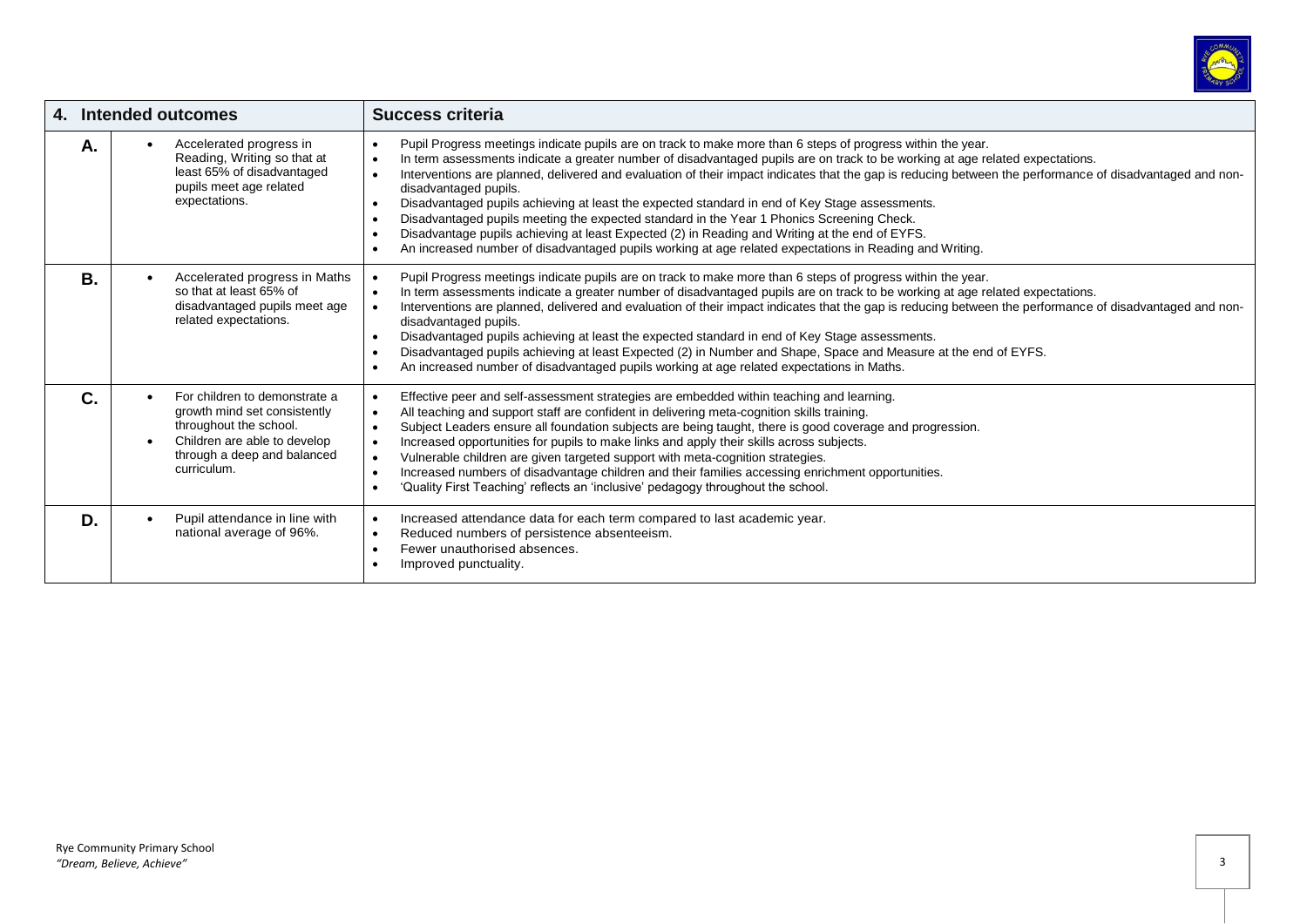

#### **5. Planned expenditure**

#### **Academic Year: 2019 – 2020**

The three headings enable you to demonstrate how you are using the Pupil Premium to improve classroom pedagogy, provide targeted support and support whole school strategies.

# **i. Quality of teaching for all**

| <b>Pupil premium strategy</b>                                                                                                                                                                                                             | <b>Desired outcome</b>                                                                                                                                                                                                 | <b>Actions &amp; Provision</b>                                                                                                                                                                                                                                                                                                | <b>Staff lead</b><br>and review      | <b>Anticipated Cost</b>                                                          |
|-------------------------------------------------------------------------------------------------------------------------------------------------------------------------------------------------------------------------------------------|------------------------------------------------------------------------------------------------------------------------------------------------------------------------------------------------------------------------|-------------------------------------------------------------------------------------------------------------------------------------------------------------------------------------------------------------------------------------------------------------------------------------------------------------------------------|--------------------------------------|----------------------------------------------------------------------------------|
| Upper KS2: Access and exposure to Quality First<br>teaching.<br>Teaching assistants in all Maths and Literacy<br>sessions.                                                                                                                | Monitoring indicates that all support staff<br>are effective in their roles; that they<br>facilitate effective differentiate, support<br>and scaffold learners and promote rapid<br>progress for disadvantaged pupils. | All classes to be supported by a TA in the morning. TAs to be<br>deployed to ensure that all PP children are on task and<br>making progress in every lesson. Regular CPD for support<br>staff to be delivered in house focusing on high quality<br>feedback, strategies to scaffold and support and effective<br>questioning. | KS2 phase leader<br><b>July 2020</b> | $2x$ TA <sub>2s</sub> (pt)<br>2x TA3s (pt)                                       |
| Lower KS2: Access and Exposure to Quality First<br>teaching.<br>Teaching assistants in all Maths and Literacy<br>sessions                                                                                                                 | Monitoring indicates that all support staff<br>are effective in their roles; that they<br>facilitate effective differentiate, support<br>and scaffold learners and promote rapid<br>progress for disadvantaged pupils. | All classes to be supported by a TA in the morning. TAs to be<br>deployed to ensure that all PP children are on task and<br>making progress in every lesson. Regular CPD for support<br>staff to be delivered in house focusing on high quality<br>feedback, strategies to scaffold and support and effective<br>questioning. | KS2 phase leader<br><b>July 2020</b> | $2x$ TA <sub>2s</sub> (pt)<br>2x TA3s (pt)                                       |
| Key Stage 1: Access and exposure to Quality First<br>teaching.<br>Use of assessment to identify a learning gap.<br>Early Intervention to make adjustments to planning<br>/ in class provision with a view to closing the<br>learning gap. | Monitoring indicates that all support staff<br>are effective in their roles; that they<br>facilitate effective differentiate, support<br>and scaffold learners and promote rapid<br>progress for disadvantaged pupils. | All KS1 classes to have full time TA support to ensure that<br>PP children receive targeted support daily to reduce the gap<br>in attainment.<br>Phase leader and DHT leader to identify children, gaps and<br>track progress.                                                                                                | KS1 phase leader<br><b>July 2020</b> | 2 x ft TA2s<br>$1 \times 0.4$ TA2<br>$1 \times 0.8$ TA2<br>TA3<br>$1 \times 0.6$ |
| <b>TOTAL BUDGETED COST</b>                                                                                                                                                                                                                |                                                                                                                                                                                                                        |                                                                                                                                                                                                                                                                                                                               |                                      | £138,000                                                                         |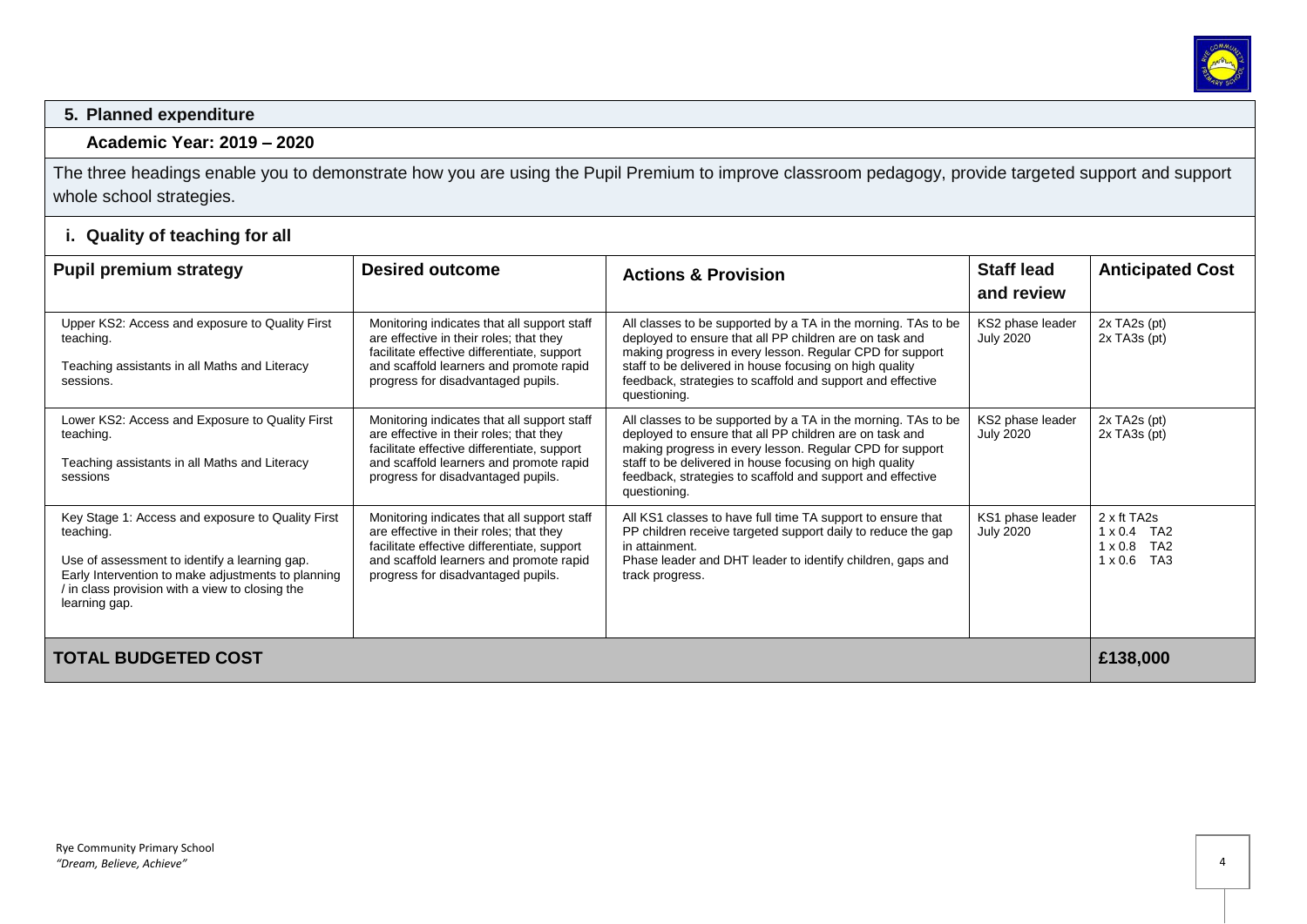

| ii. Targeted support                                                                                                                                                                                                                                                                                                                                            |                                                                                                                                                                                                                                                                                                                                                        |                                                                                                                                                                                                                                                                                               |                                          |                          |  |
|-----------------------------------------------------------------------------------------------------------------------------------------------------------------------------------------------------------------------------------------------------------------------------------------------------------------------------------------------------------------|--------------------------------------------------------------------------------------------------------------------------------------------------------------------------------------------------------------------------------------------------------------------------------------------------------------------------------------------------------|-----------------------------------------------------------------------------------------------------------------------------------------------------------------------------------------------------------------------------------------------------------------------------------------------|------------------------------------------|--------------------------|--|
| <b>Pupil premium strategy</b>                                                                                                                                                                                                                                                                                                                                   | <b>Desired outcome</b>                                                                                                                                                                                                                                                                                                                                 | <b>Actions &amp; Provision</b>                                                                                                                                                                                                                                                                |                                          | <b>Anticipated Cost</b>  |  |
| Upper KS2: Gaps in learning to be identified via<br>target tracker / gap analysis.<br>History of prior under achievement and or slow<br>progress to be addressed through the<br>development of a relevant and robust curriculum.<br>Monitoring schedule to be used as a driver to<br>ensuring consistent standards with a focus on<br>pupil premium learners.   | To improve the attainment and progress<br>data for all children.<br>Targeted children to make accelerated<br>progress in Maths (at least 2 steps on TT)<br>in a term.<br>Targeted children to make accelerated<br>progress in Reading (at least 2 steps on<br>TT) in a term<br>Narrowing of the gap between PP and non<br>PP children in KS2 outcomes. | At least 4 sessions a week of small group or 1:1 intervention,<br>led by HLTA or experienced TAs.<br>To be delivered as part of high quality in class provision.<br>English Leaders to identify effective reading comprehension<br>intervention.                                              | KS2 phase leader<br><b>July 2020</b>     | Costs as detailed above. |  |
| Lower KS2: Gaps in learning to be identified via<br>target tracker / gap analysis.<br>History of prior under achievement and or slow<br>progress to be addressed through the<br>development of a relevant and robust curriculum.<br>Monitoring schedule to be used as a driver to<br>ensuring consistent standards with a focus on<br>pupil premium learners.   | To improve the attainment and progress<br>data for all children.<br>Targeted children to make accelerated<br>progress in Maths (at least 2 steps on TT)<br>in a term.<br>Targeted children to make accelerated<br>progress in Reading (at least 2 steps on<br>TT) in a term<br>Narrowing of the gap between PP and non<br>PP children in KS2 outcomes. | At least 4 sessions a week of small group or 1:1 intervention,<br>led by HLTA or experienced TAs.<br>To be delivered as part of high quality in class provision.                                                                                                                              | KS2 phase leader<br><b>July 2020</b>     | Costs as detailed above. |  |
| Key Stage 1: Gaps in learning to be identified via<br>target tracker / gap analysis.<br>History of prior under achievement and or slow<br>progress to be addressed through the<br>development of a relevant and robust curriculum.<br>Monitoring schedule to be used as a driver to<br>ensuring consistent standards with a focus on<br>pupil premium learners. | Improvement in end of year outcomes for<br>all pupils.<br>More PP children meeting the Expected<br>Standard at the end of KS1.<br>More PP children working at Greater Depth<br>at the end of KS1.<br>The gap between PP and non PP children<br>has reduced in Reading, Writing and Maths<br>compared to 2018 data.                                     | All KS1 classes to have full time TA support to ensure that<br>PP children receive targeted support daily to reduce the gap<br>in attainment.<br>Phase leader and DHT leader to identify children, gaps and<br>track progress.<br>To be delivered as part of high quality in class provision. | KS1 phase leader<br><b>July 2020</b>     | Costs as detailed above. |  |
| Limited cultural experience.<br>Teachers to plan enriching learning experiences<br>that include regular trips and visits.<br>Trip subsidy for pupils facing hardship.                                                                                                                                                                                           | Increased pupil engagement.<br>Enhancements to Quality First Teaching to<br>include regular trips and visits.<br>More PP children achieve expected or<br>Greater Depth<br>Attainment of PP children in foundation<br>subjects improves.                                                                                                                | To ensure that all children have access to trips and visitors<br>that will provide enriching experiences and raise their<br>aspirations.                                                                                                                                                      | <b>AHT</b> Inclusion<br><b>July 2020</b> | Costs as detailed above. |  |
| <b>TOTAL BUDGETED COST</b>                                                                                                                                                                                                                                                                                                                                      |                                                                                                                                                                                                                                                                                                                                                        |                                                                                                                                                                                                                                                                                               |                                          | £138,000 (as above)      |  |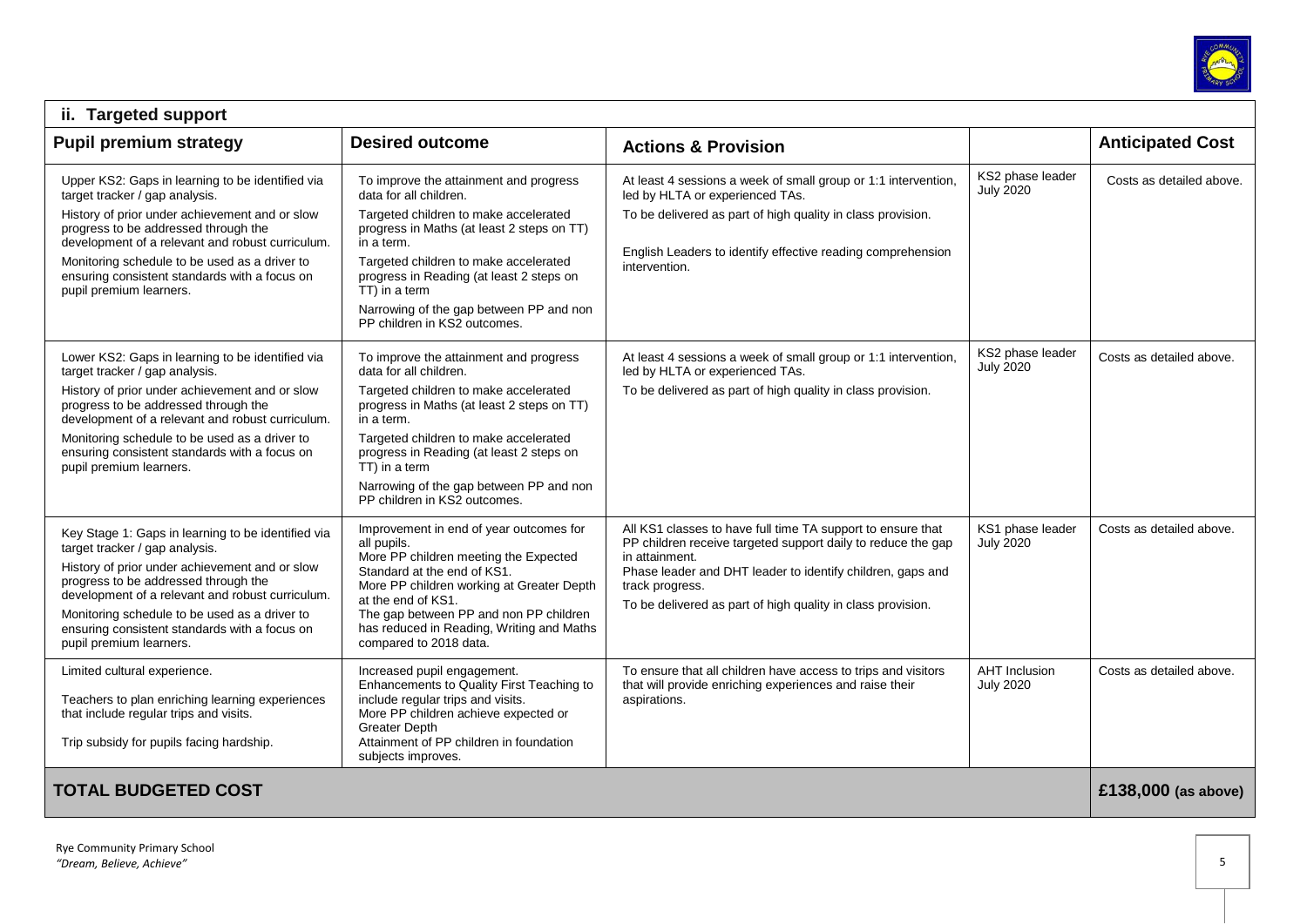

| iii. Other approaches                                                                                                                                                                                                                                                                                                                                                                                                                                                                              |                                                                                                                                                                                                                                                                                                                                                                                                                                                                                                                                                                                                                          |                                                                                                                                                                                                                                                                                                                                                                                                                                                                                                                                                       |                                                                                                       |                                                              |  |
|----------------------------------------------------------------------------------------------------------------------------------------------------------------------------------------------------------------------------------------------------------------------------------------------------------------------------------------------------------------------------------------------------------------------------------------------------------------------------------------------------|--------------------------------------------------------------------------------------------------------------------------------------------------------------------------------------------------------------------------------------------------------------------------------------------------------------------------------------------------------------------------------------------------------------------------------------------------------------------------------------------------------------------------------------------------------------------------------------------------------------------------|-------------------------------------------------------------------------------------------------------------------------------------------------------------------------------------------------------------------------------------------------------------------------------------------------------------------------------------------------------------------------------------------------------------------------------------------------------------------------------------------------------------------------------------------------------|-------------------------------------------------------------------------------------------------------|--------------------------------------------------------------|--|
| <b>Barriers and pupil premium</b><br>strategy                                                                                                                                                                                                                                                                                                                                                                                                                                                      | <b>Desired outcome</b>                                                                                                                                                                                                                                                                                                                                                                                                                                                                                                                                                                                                   | <b>Actions &amp; Provision</b>                                                                                                                                                                                                                                                                                                                                                                                                                                                                                                                        | <b>Staff lead</b><br>and review                                                                       | <b>Anticipated Cost</b>                                      |  |
| <b>Barriers</b><br>Whole School: Low emotional wellbeing, poor self-<br>confidence, and low self-esteem. Low resilience.<br>Strategy<br>Use of in school expertise and external agency<br>specialist provision through the commissioning of:<br>Nurture<br>Music Well<br><b>ESLA</b><br>Personalised SEMH provision.<br>Use of Achieve For All initiative to increase<br>parental engagement and develop a collaborative<br>approach to improving the academic / emotional<br>outcomes for pupils. | Children are in class and engaged on<br>their learning for a greater % of time.<br>Targeted children are making at least<br>expected progress in R, W and M.<br>Improvement in the end of Outcomes<br>throughout the school.<br>Therapist provides impact reports on a<br>case by case basis that indicate<br>significant improvements in a child are<br>social, emotional and communication<br>needs.<br>Scaled scores will demonstrate at least a<br>40 % increase compared to the baseline<br>percentage.<br>There will be an increase in the level of<br>parental engagement compared to Year<br>1 of the AFA cycle. | ESLA trained staff member to deliver group intervention<br>through Nurture group and 1:1 emotional support. Ensuring<br>children's emotional needs are met so that they can focus on<br>class learning, and apply resilience.<br>1:1 Music Therapy for identified children so that specialist<br>provision is available to vulnerable pupils. PP learners given<br>priority access.<br>AFA is commissioned to give higher priority to vulnerable<br>families and the use of a coaching dialogue to given greater<br>consideration to parental views / | <b>FLO</b><br>Music therapist<br>AHT strategic<br>lead<br>AHT / Inclusion<br>Lead<br><b>July 2019</b> | Family Liaison Officer<br>50% contribution to salary<br>£800 |  |
| <b>Barriers</b><br>Low emotional wellbeing, poor self-confidence, and<br>low self-esteem. Low resilience. Disengagement<br>with school.<br>Strategy<br>Development of staff expertise and skill sets to<br>deliver a Forest Schools curriculum.<br>Delivery of a Forest School curriculum.                                                                                                                                                                                                         | The pupils will be able to demonstrate an<br>improvement in their capacity to work as<br>a team, embrace new experiences,<br>demonstrate greater independence and<br>increased resilience with regard to<br>problem solving.<br>Improvement in attendance will be<br>evident PA (pupil premium learners).                                                                                                                                                                                                                                                                                                                | Provide an enriching curriculum and extend experiential<br>learning with each Year group to receive a term of Forest<br>School provision (small groups taken 1 afternoon a week, 1<br>full day attended by whole year group).<br><b>Access to Forest Schools</b><br><b>KS1 &amp; KS2</b>                                                                                                                                                                                                                                                              | AHT<br><b>July 2019</b>                                                                               | 180x TA3 hrs - per year<br>group                             |  |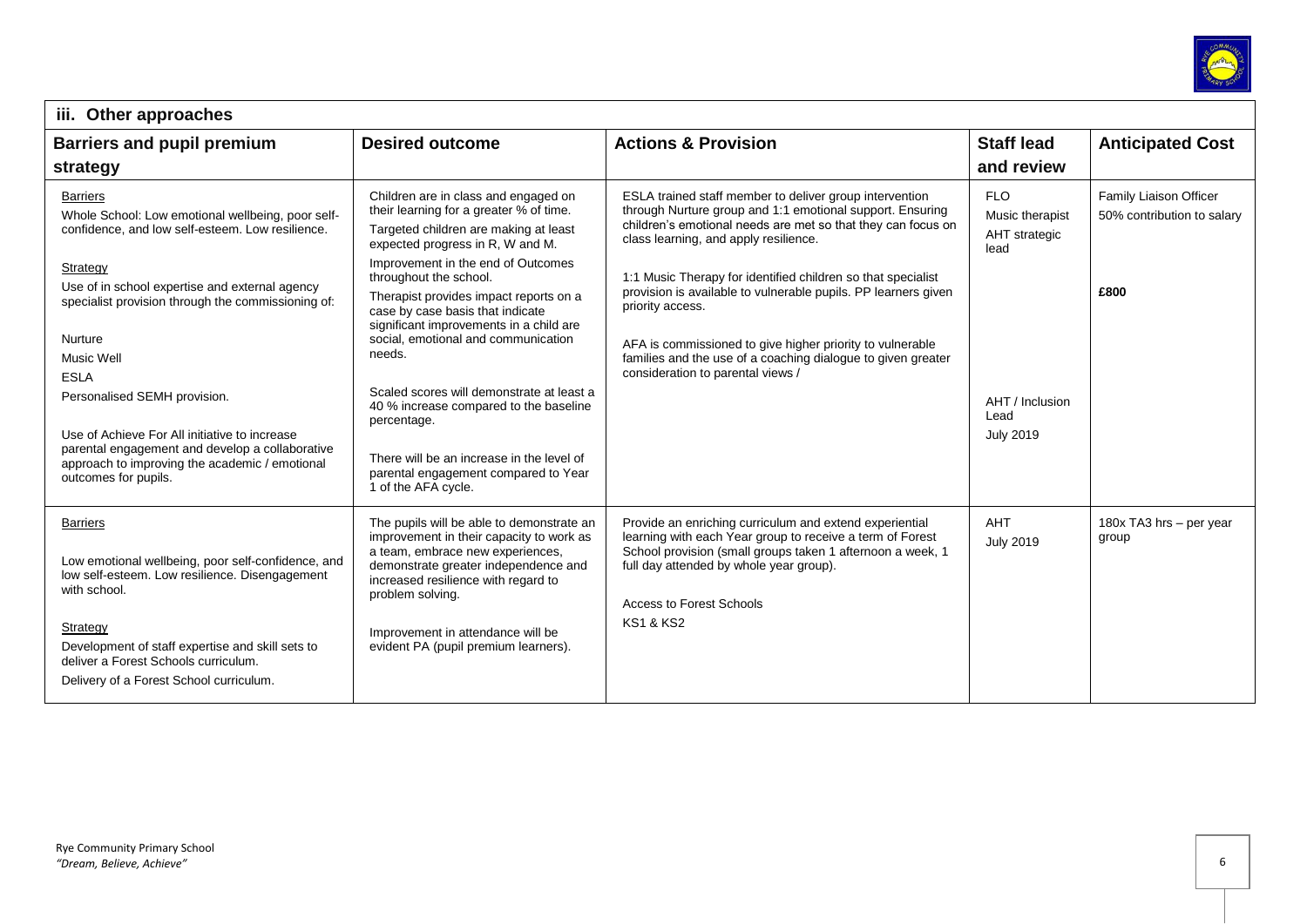

| <b>Barriers</b><br>Poor speech sound production.<br>Difficulties with regard to Speech, Language and<br>Communication needs.<br>Increasing trend of pupils starting school with poor<br>language acquisition.<br>Strategy<br>Early intervention to close speech / language gaps.<br>Opportunities to develop language throughout<br>school with / as part of home learning with an<br>increased focus on vulnerable learners.<br>Additional in school Speech Link & Language Link<br>intervention. | Assessments from Speech and<br>Language Link programmes indicate that<br>children have made in progress with<br>improving scores.<br>There will be improvement in end of KS1<br>assessments.<br>Children with Speech, Language and<br>Communication needs are making at<br>least expected progress in R, W and M.<br>There will be fewer children requiring<br>additional S&L support when they<br>transitioning into the next Key Stage. | Screening of all casual admissions if language need<br>identified on entry into school.<br>Language link screening of reception intake by EFYS so<br>language gaps can be targeted within wave 1 provision and<br>as part of home learning activities.<br>glmportance of language development delivered as part of<br>EYFS open evenings.<br>Referrals to SALT when required and programme of support<br>delivered in school by trained staff and or classroom staff.<br>Continuation of speech and language intervention for<br>children identified with a high level need. | SALT TA (2 days<br>per week)<br>Assistant<br><b>SENCO</b><br><b>July 2019</b>   | Speech Link and<br>Language link subscription<br>£180<br>£275<br>£275 |
|----------------------------------------------------------------------------------------------------------------------------------------------------------------------------------------------------------------------------------------------------------------------------------------------------------------------------------------------------------------------------------------------------------------------------------------------------------------------------------------------------|-------------------------------------------------------------------------------------------------------------------------------------------------------------------------------------------------------------------------------------------------------------------------------------------------------------------------------------------------------------------------------------------------------------------------------------------|------------------------------------------------------------------------------------------------------------------------------------------------------------------------------------------------------------------------------------------------------------------------------------------------------------------------------------------------------------------------------------------------------------------------------------------------------------------------------------------------------------------------------------------------------------------------------|---------------------------------------------------------------------------------|-----------------------------------------------------------------------|
| <b>Barriers</b><br>Poor parental engagement and or low attendance.                                                                                                                                                                                                                                                                                                                                                                                                                                 | Attendance of targeted children improves<br>to be at least 97%<br>Parent engagement improves and there<br>is an increase in home support for<br>reading and homework.<br>Children come into school well prepared<br>and resourced for their day in school.                                                                                                                                                                                | FLO to work with targeted children and their families. Offering<br>personalised support.<br>Parent Engagement lead - to regularly monitor the<br>attendance of PP families to parent consultation evenings<br>and workshops.                                                                                                                                                                                                                                                                                                                                                 | <b>FLO</b><br>Attendance officer<br>AHT / Inclusion<br>Lead<br><b>July 2019</b> | 50% of FLO salary<br>Costs as detailed above.                         |
| High numbers of PP children demonstrating low<br>levels of activity, poor healthy lifestyle choices, and<br>attending few extra-curricular opportunities.<br>2018 data indicates a widening gap for PP<br>compared to non PP children.<br>Strategy<br>Provide more opportunities to increase the levels of<br>activity for PP children as part of extra-curricular<br>strategy.                                                                                                                    | Reduction in the number of PP children<br>that demonstrate low levels of activity.<br>A greater % of PP children regularly<br>attend extra-curricular activities.<br>More PP children are competing at a<br>higher level in sports and games.                                                                                                                                                                                             | Promote healthy lifestyles and provide enriching experiences<br>for disadvantaged pupils.<br>Premier Sports to facilitate after school Sports Clubs.<br>Premier sports Holiday Club.<br>Swimming lessons with a swimming coach.                                                                                                                                                                                                                                                                                                                                              | PE lead<br><b>July 2019</b><br>AHT / Inclusion<br>Leader                        | £3000<br>(Linked to Sports<br>Premium)                                |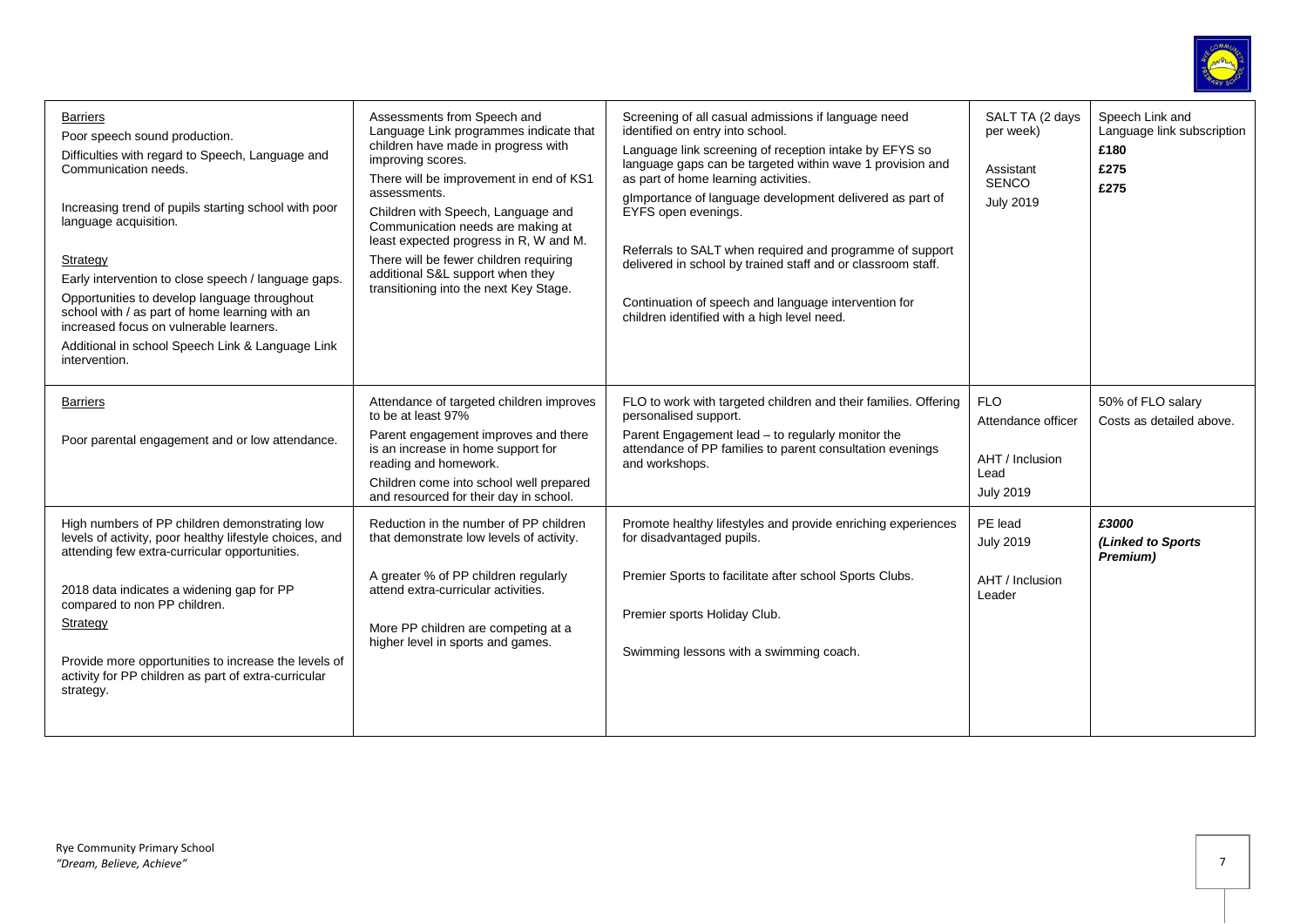

| Following PP audit a subscription to the<br>Achievement for All (AfA) programme. | The attainment gap between PP and non<br>PP children is decreasing, with improved<br>outcomes for PP children performing<br>better having made rapid progress. | 6 AfA support sessions within the year focusing on<br>Structured Conversation training to improve parent<br>engagement and TA training to improve Quality First<br>Teaching.<br>Vulnerable pupils are considered within the caseload. | DHT<br><b>July 2019</b> | Programme per year:<br>£4750 |
|----------------------------------------------------------------------------------|----------------------------------------------------------------------------------------------------------------------------------------------------------------|---------------------------------------------------------------------------------------------------------------------------------------------------------------------------------------------------------------------------------------|-------------------------|------------------------------|
| <b>TOTAL BUDGETED COST</b>                                                       |                                                                                                                                                                |                                                                                                                                                                                                                                       |                         | £21,780                      |
| <b>COST OF OVERALL PLAN</b>                                                      |                                                                                                                                                                |                                                                                                                                                                                                                                       |                         | £159,780                     |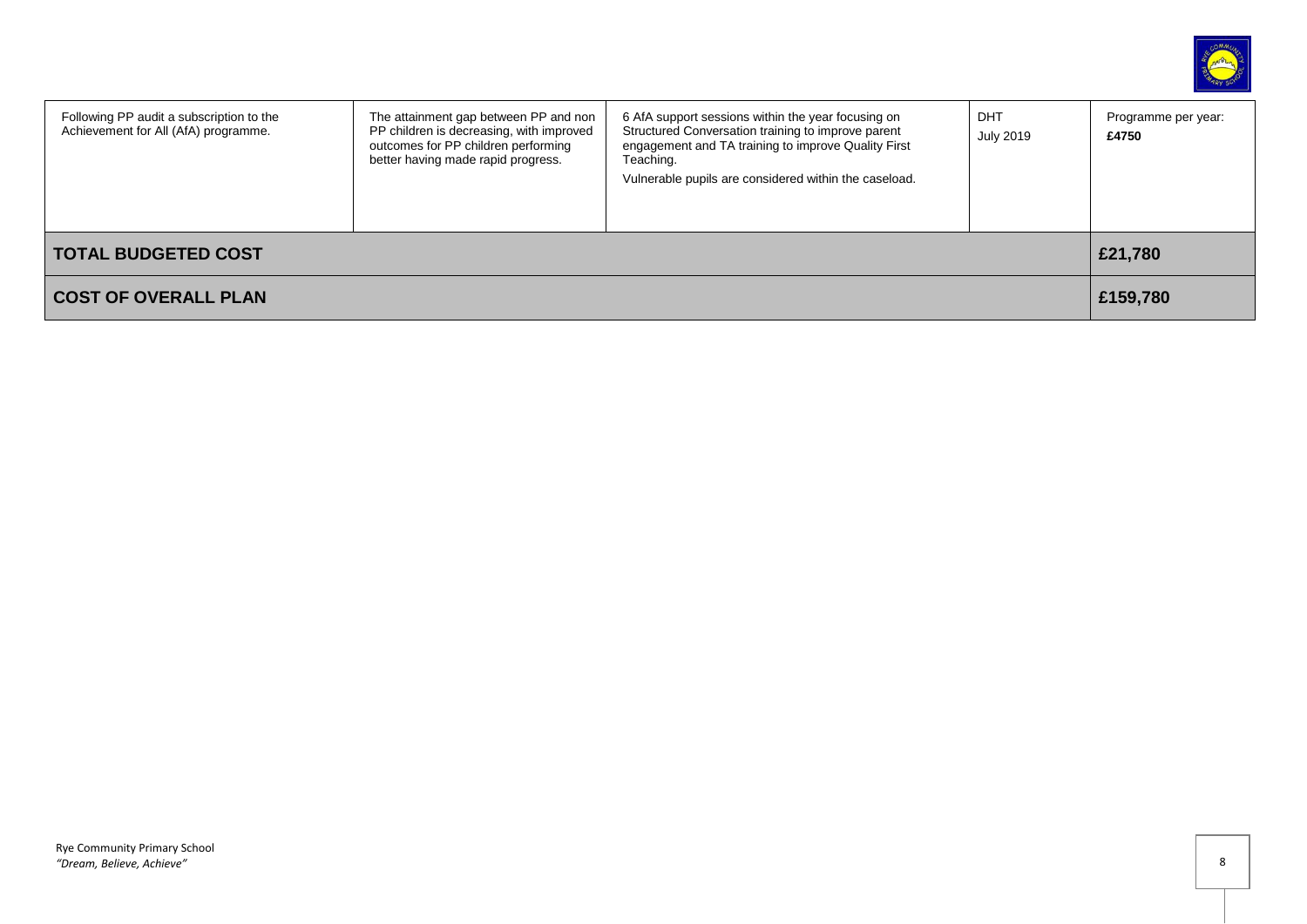

# **6. Review of expenditure**

**Academic Year: 2018 – 2019**

## **i) Quality First Teaching**

| <b>Desired outcome</b>                                                                                                                                                                                                                              | Chosen action or approach                                                                                                                                                                                  | Impact                                                                                                                                                                                                                              | Lessons learned                                                                             | <b>Cost</b> |
|-----------------------------------------------------------------------------------------------------------------------------------------------------------------------------------------------------------------------------------------------------|------------------------------------------------------------------------------------------------------------------------------------------------------------------------------------------------------------|-------------------------------------------------------------------------------------------------------------------------------------------------------------------------------------------------------------------------------------|---------------------------------------------------------------------------------------------|-------------|
| A - Accelerated progress in Reading,<br>Writing so that at least 65% of disadvantaged<br>pupils meet age related expectations<br>B - Accelerated progress in Maths so<br>that at least 65% of disadvantaged<br>pupils meet age related expectations | Improve the quality of feedback throughout<br>the school.                                                                                                                                                  | 68.8 % of disadvantaged pupil s meet ARE within writing, 62.5%<br>within reading and 81.3% within maths.                                                                                                                            | Continue to embed.                                                                          |             |
|                                                                                                                                                                                                                                                     | Improve the 'universal offer' to support all<br>colleagues with additional strategies for<br>effective teaching, learning and assessment<br>to support all students including those with                   | All teachers have ownership of their class data and can evaluate<br>this within pupil progress meetings.<br>Increased knowledge of how to use target tracker as an<br>assessment system as evidenced through staff dialogue and SLT | Increase the position of<br>SENDCO to 0.8 to maximise<br>support for staff and<br>children. |             |
|                                                                                                                                                                                                                                                     | special educational needs or disabilities.<br>Introduce new assessment software which<br>enables the rigorous tracking of progress and<br>attainment data for all learners including<br>vulnerable groups. | observations.                                                                                                                                                                                                                       | Continue to embed<br>Training for new staff to<br>ensure continuity in<br>approach.         |             |
|                                                                                                                                                                                                                                                     | Continue to embed 'Talk for Writing' approach<br>in English lessons.                                                                                                                                       |                                                                                                                                                                                                                                     | Redesign, improve<br>robustness of initiative.                                              |             |
|                                                                                                                                                                                                                                                     | Redeploy Teaching Assistant to ensure a<br>more equitable distribution of skills and<br>expertise.                                                                                                         |                                                                                                                                                                                                                                     | Redesign, improve<br>robustness of initiative.                                              |             |
| <b>TOTAL BUDGETED COST</b>                                                                                                                                                                                                                          |                                                                                                                                                                                                            |                                                                                                                                                                                                                                     |                                                                                             | £143,000    |

**ii) Targeted Support**

| <b>Desired outcome</b>                                   | Chosen action or approach      | Impact                                                                                                                          | Lessons learned                                                                | Cost |
|----------------------------------------------------------|--------------------------------|---------------------------------------------------------------------------------------------------------------------------------|--------------------------------------------------------------------------------|------|
| Children demonstrate high levels of emotional            | Music Therapy - The Music Well | Medium - High impact                                                                                                            | Continue to fund initiative.                                                   | £800 |
| resilience.                                              |                                | Reports indicate that 100% of children made improvements in<br>their targets within sessions. This is supported by teacher      | Explore staff twilight CPD on<br>Music Therapy.                                |      |
| Pupil attendance in line with national average<br>of 96% |                                | reports of improvements in class. * Not all reports were available<br>at this time to review.                                   | Liaise with Music Well around<br>the impact measures and<br>reporting process. |      |
| For children to demonstrate consistently                 | <b>ESBAS</b>                   | End of year attendance for pp learners is 93.29% (national<br>average is 96%) – a very small group of PA pupils are impacting   | Redesign, improve<br>robustness of initiative.                                 |      |
| throughout the school a growth mindset.                  |                                | on achieving this outcome.                                                                                                      | Look at in-house staffing                                                      |      |
| Children are able to develop through a deep              |                                | Team around the child structure in place. AHT has ensured that                                                                  | structure.                                                                     |      |
| and balanced curriculum.                                 |                                | school, ESBAS / key workers are working in an integrated way.                                                                   | Continue attendance officer                                                    |      |
|                                                          |                                | Higher levels of emotional resilience / positive growth mindset<br>displayed within music therapy sessions. Vulnerable learners | role and supplement with a<br>Family Liaison Officer.                          |      |
|                                                          |                                | are more prepared to review emotions through the use of music<br>and take risks with their application of music. SEMH progress  |                                                                                |      |
|                                                          |                                | evident within music therapy reports and verbal feedback.                                                                       |                                                                                |      |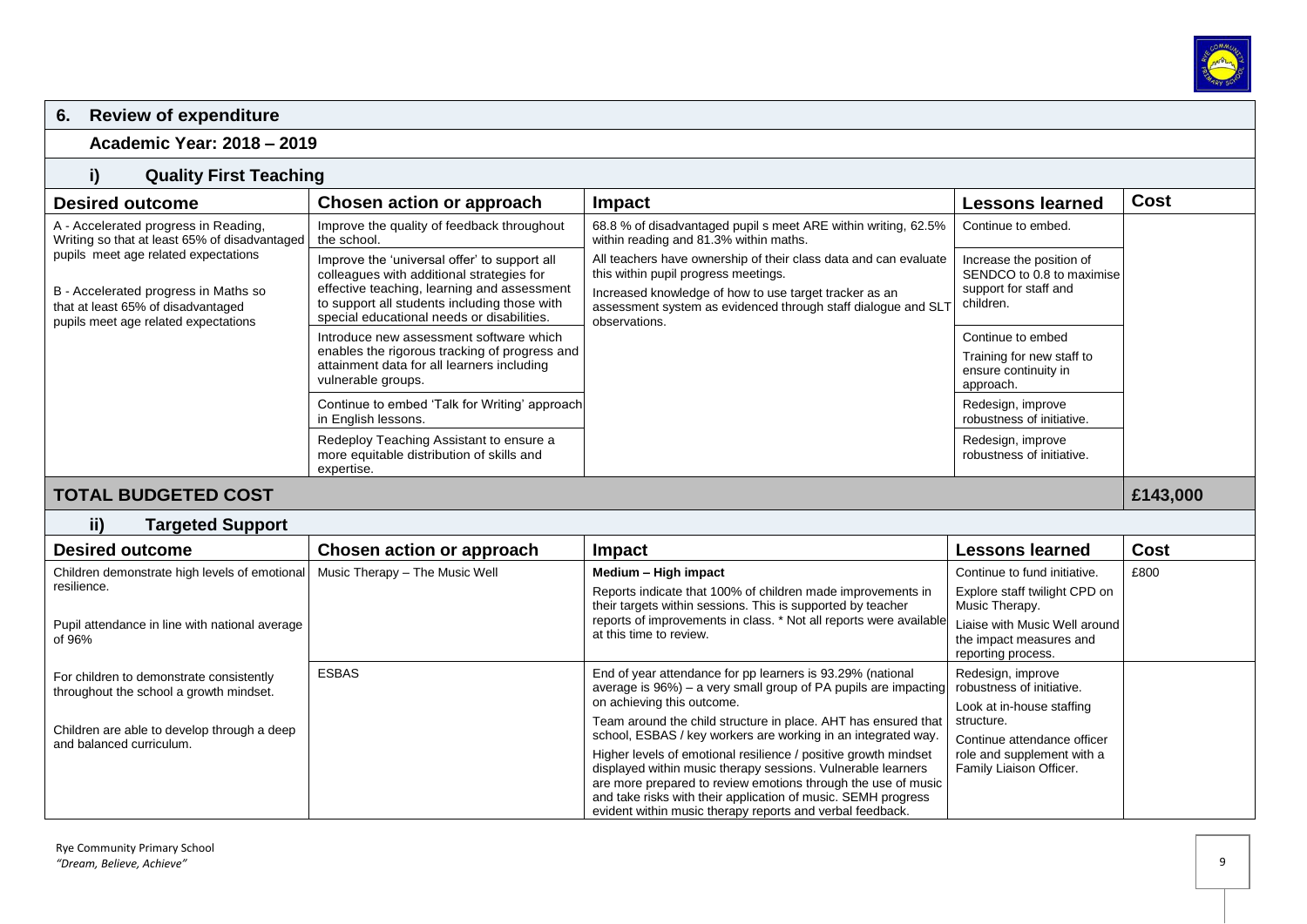

|  | <b>CAMHS</b>                   | Limited<br>School link with CAMHS practitioner had a positive impact and<br>helped to reduce the level of parental anxious / provided<br>relevant specialist quidance and advice.<br>Limited impact on SEMH of learners due to mid-year service                                                                                                                                                                                                                                    |                                                                                                                                                                                                                                                                                                                        |       |
|--|--------------------------------|------------------------------------------------------------------------------------------------------------------------------------------------------------------------------------------------------------------------------------------------------------------------------------------------------------------------------------------------------------------------------------------------------------------------------------------------------------------------------------|------------------------------------------------------------------------------------------------------------------------------------------------------------------------------------------------------------------------------------------------------------------------------------------------------------------------|-------|
|  |                                | restructures of PMHW provision and long waiting list for CAMHS<br>therapy based intervention.                                                                                                                                                                                                                                                                                                                                                                                      |                                                                                                                                                                                                                                                                                                                        |       |
|  | Nurture Group                  | Positive impact – refer to T6 analysis of nurture<br>All pupils achieved their nurture outcome (4 pupils) and an<br>increased their emotional wellbeing score.<br>Emotional regulation provision was also completed.<br>Pupil self-assessment indicated an increase in score for 4/5 KS2<br>learners.                                                                                                                                                                              | Continue but enhance with<br>providing Thrive training<br>(Funded through HEPA<br>grant).                                                                                                                                                                                                                              | £1000 |
|  |                                | Programme was bespoke to children's needs.                                                                                                                                                                                                                                                                                                                                                                                                                                         |                                                                                                                                                                                                                                                                                                                        |       |
|  | Mallydams                      | <b>Positive impact</b><br>All pupils attending Mallydams reported through informal<br>dialogue with AHT reported that it was a positive experience<br>(pupil dialogue). Provision was a motivator for attendance with<br>pupil and behaviour motivator for pupils with a poor impulse<br>control. The ability to follow instructions was also significantly<br>better due to the increased opportunity to access outdoor<br>learning and consider cause / effect (staff feedback). | Implement a whole-school<br>Forest School initiative to<br>extend the benefits to more<br>children and to underpin two<br>key areas of disadvantaged<br>strategy for 2018-19;<br>emotional health and<br>wellbeing and to provide an<br>enhancing experiential<br>learning curriculum.                                 |       |
|  | Playleader                     | Medium impact<br>Incidents of poor behaviour at playtime remain low. Ofsted<br>inspection in Jan 2018 found behaviour and welfare to be 'good<br>and safeguarding to be effective.<br>Report highlighted that 'rough play' was observed and the<br>number of incidents at lunchtime began to increase in Term 6, in<br>particular upper KS2.                                                                                                                                       | Continue to fund initiative but<br>enhance with improved<br>playtime and lunchtime<br>structure launched September<br>2018.<br>Jenny Mosely training for all<br>MDSAs and further resources<br>to be purchased.<br>(Link with HEPA grant).<br>Leaders to continue to review<br>the tracking of behaviour<br>incidents. | £2000 |
|  | Employ a Family Liaison Worker | Safeguarding audit identified that a number of school strengths.<br>FLO role has been essential to the high quality provision that is<br>in place for safeguarding and increasing SLT capacity to focus<br>on additional school based responsibilities.<br>Disadvantaged form at least 80% of caseload.<br>Families are proactive in seeking FLO support and guidance.                                                                                                             | Continue to fund initiative.<br>Ensure the disadvantaged<br>pupils are priority case load.                                                                                                                                                                                                                             |       |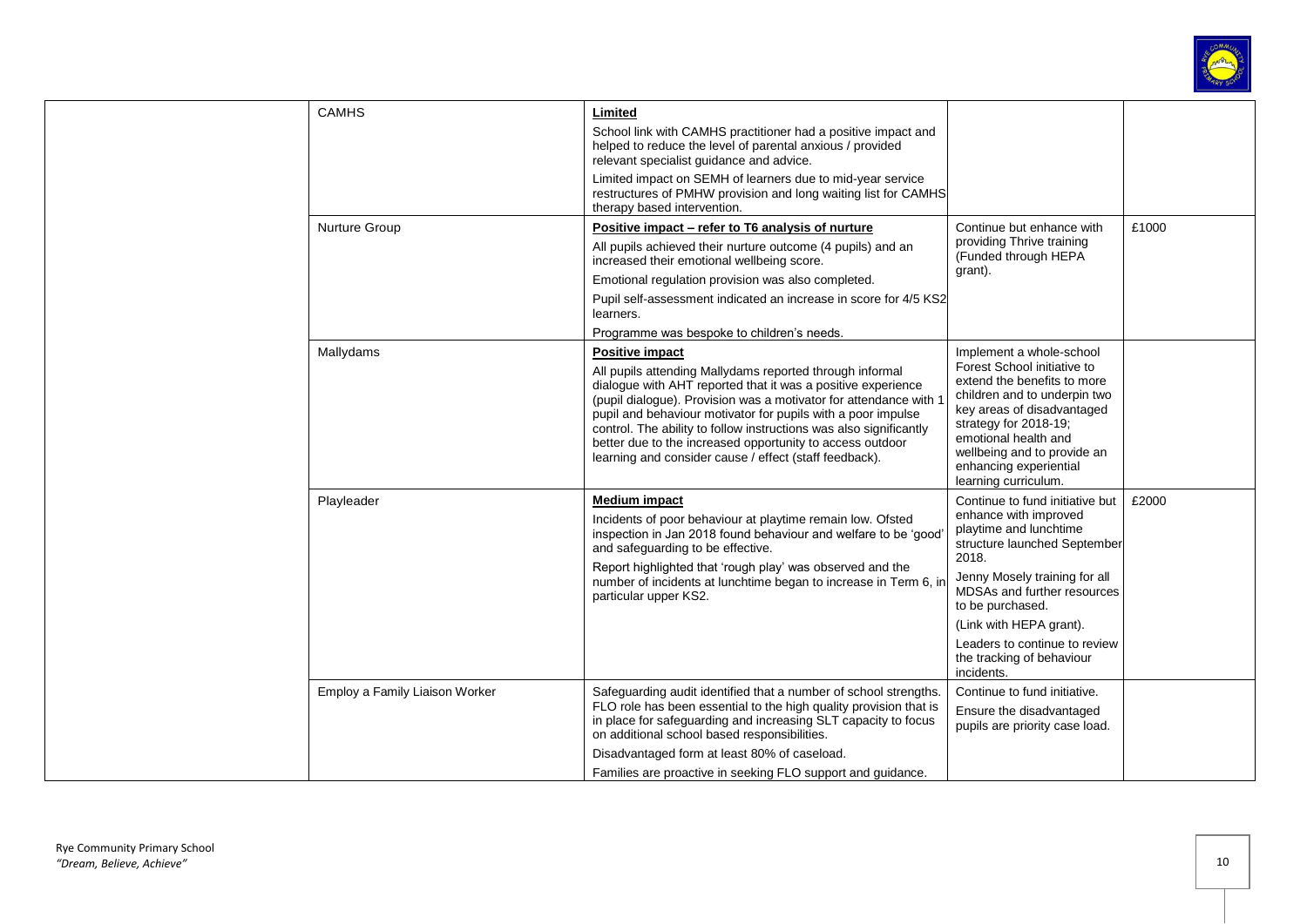

| A - Accelerated progress in Reading, Writing<br>so at least 65% of disadvantaged pupils meet<br>age related expectations.<br>B - Accelerated progress in Maths so at least<br>65% of disadvantaged pupils meet age<br>related expectations | Rapid Maths intervention -     | KS1 62.5% of non-disadvantaged pupils met expected in<br>reading and 6.3% achieved greater depth.<br>68.8% of non-disadvantaged pupils met expected in writing and<br>6.3% achieved greater depth. National was 54.9%.<br>81.3% of non-disadvantaged pupils met expected in maths and<br>0% achieved greater depth. National was 62.4%<br>KS2 48% of non-disadvantaged pupils met expected in<br>reading and 8% achieved greater depth.<br>64% of non-disadvantaged pupils met expected in writing and<br>12% achieved greater depth.<br>36% of non-disadvantaged pupils met expected in maths and<br>4% achieved greater depth. | Continue to embed and roll<br>out to more year groups<br>across KS2.                                                                                                                   | £374.90 initial cost<br>On-going costs in<br>addition. |
|--------------------------------------------------------------------------------------------------------------------------------------------------------------------------------------------------------------------------------------------|--------------------------------|----------------------------------------------------------------------------------------------------------------------------------------------------------------------------------------------------------------------------------------------------------------------------------------------------------------------------------------------------------------------------------------------------------------------------------------------------------------------------------------------------------------------------------------------------------------------------------------------------------------------------------|----------------------------------------------------------------------------------------------------------------------------------------------------------------------------------------|--------------------------------------------------------|
|                                                                                                                                                                                                                                            | Easy Read                      | Low - medium impact<br>Whilst all children have made progress only 14% made<br>accelerated progress; 43% made expected progress and 43%<br>made less than expected progress. The average increase in<br>reading age is 1yr 1m September to July.                                                                                                                                                                                                                                                                                                                                                                                 | Staffing arrangements<br>impacted on the frequency of<br>sessions which correlates with<br>declined progress scores.<br>Leadership to explore<br>alternative reading<br>interventions. | £900                                                   |
|                                                                                                                                                                                                                                            | Dyslexia screening and support | 15 children were screened. 7 pupils had an at risk quotient.<br>Reports are shared with parents through a more user friendly<br>format.<br>Advice for supporting at home was given by AHT throughout<br>academic year which helped with home learning.<br>In class provision will remain a focus area for next academic<br>year.                                                                                                                                                                                                                                                                                                 | Monitoring by SENDCO<br>required ensuring that<br>dyslexia support resources<br>are shared with parents and<br>staff once screening indicates<br>at risk.                              |                                                        |
| <b>TOTAL BUDGETED COST</b>                                                                                                                                                                                                                 |                                |                                                                                                                                                                                                                                                                                                                                                                                                                                                                                                                                                                                                                                  |                                                                                                                                                                                        | £16,500                                                |